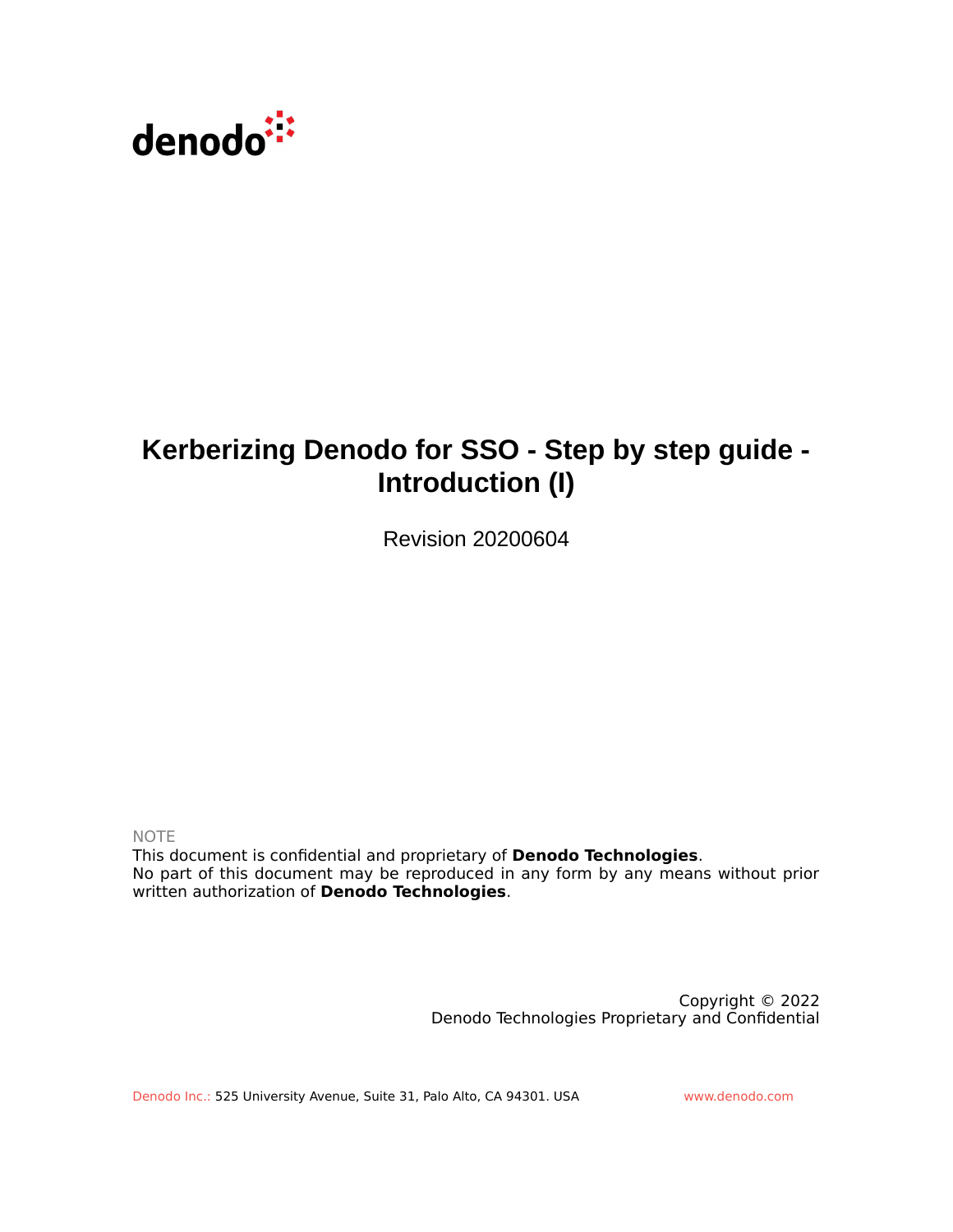

This Step by Step guide is a series of four documents that provide a detailed explanation on how to configure Kerberos in the Denodo server and the client tools. It includes a practical example covering the full process starting with the configuration for the Domain Controller, then the Denodo Server and finally the clients' configuration.

**Note:** For practical reasons, the document is split into four parts, being this one the Introduction and three additional documents covering every section. We recommend following this example in the suggested order:

- 1. Kerberizing Denodo for SSO Step by step guide Introduction (I) (this document)
- 2. [Kerberizing Denodo for SSO Step by step guide Domain Controller](https://community.denodo.com/kb/view/document/Kerberizing%20Denodo%20for%20SSO%20-%20Step%20by%20step%20guide%20-%20Domain%20Controller%20Configuration%20(II)) [Configuration \(II\)](https://community.denodo.com/kb/view/document/Kerberizing%20Denodo%20for%20SSO%20-%20Step%20by%20step%20guide%20-%20Domain%20Controller%20Configuration%20(II))
- 3. [Kerberizing Denodo for SSO Step by step guide Server Configuration \(III\)](https://community.denodo.com/kb/view/document/Kerberizing%20Denodo%20for%20SSO%20-%20Step%20by%20step%20guide%20-%20Server%20Configuration%20(III))
- 4. [Kerberizing Denodo for SSO Step by step guide Clients Configuration \(IV\)](https://community.denodo.com/kb/view/document/Kerberizing%20Denodo%20for%20SSO%20-%20Step%20by%20step%20guide%20-%20Clients%20Configuration%20(IV))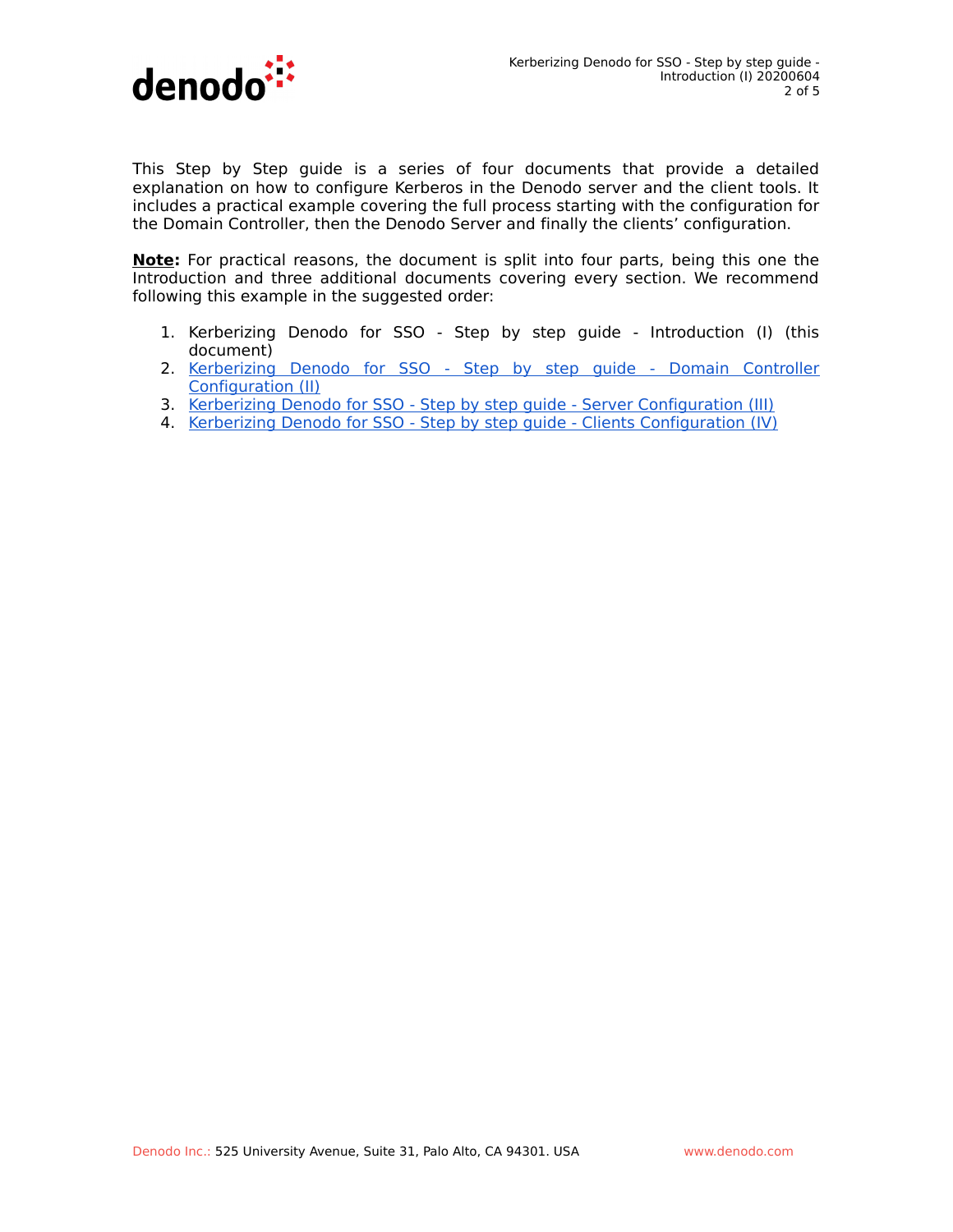

## **1 KERBEROS BACKGROUND**

Kerberos is a key component of providing access control in today's enterprises.

At the beginning of the workday, users log into Kerberos (typically log into their Operating System, for example, Windows), obtaining credentials once and then using applications throughout the day.

Using Kerberos guarantees that these applications need not ask for a username or password again as they will be able to use a Kerberos ticket created (typically) by the Operating System at logon time.

Other benefits:

- $\bullet$  Each application gets a consistent way of naming users (all applications use the same LDAP users).
- The organization gets a single point at which to enforce security policy (users are members of one or several groups in the LDAP).

As stated before, the most visible benefit to Kerberos for end-users is **single sign-on (SSO)**. The user does not sign onto each application but instead can sign onto their computer once (by means of a login/password, fingerprint, PIN, smart card or whatever system is used for sign-in).

Kerberos accomplishes single sign-on by storing credentials that typically last approximately one workday. When the user signs onto the computer, the local Kerberos implementation contacts the **Key Distribution Center (KDC)** to authenticate the user to the KDC (typically the KDC is an MS Active Directory domain controller server).

When authentication succeeds, the KDC issues a **ticket**. The ticket is a time-limited message from the KDC to itself attesting to successful authentication. This ticket along with a session key known only to the local computer and the KDC forms a credential that can be used to sign onto applications.

**When Kerberos is used for authentication in an application**, it presents the ticket along with proof that the session key is known by the client to the KDC and receives a new service ticket for the application that is being contacted. The KDC serves as a central point to enforce the organization's authentication policy and to enforce general policies about user management.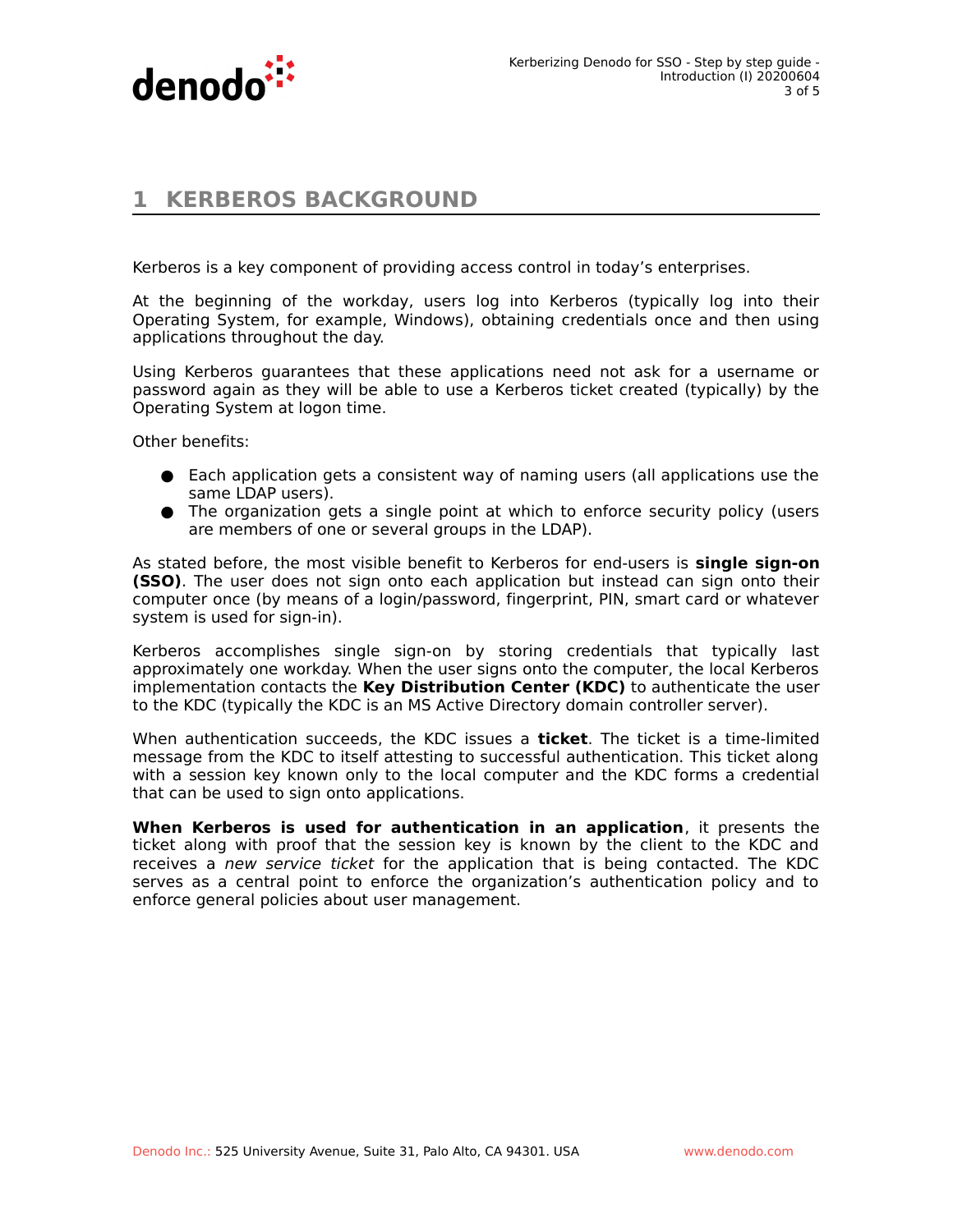

## **2 ENVIRONMENT**

Let's see a working example of Single Sign-on in Denodo applications (Virtual DataPort and Data Catalog). We have used the following environment:



Basically, it consists of 3 servers:

- **domaincontroller.denodo.com**: this is the domain controller (DC) of the DENODO.LOC domain. Users configured in this domain will be able to login to the computers of the domain.
- **denodovm.denodo.loc**: this is a Linux server with an installation of Denodo (Virtual DataPort and Data Catalog). Denodo is configured as a service using an admin account and users don't have privileges to modify the configuration.
- dev workstation.denodo.loc: this is a Windows 10 workstation. Users will login to this machine to do their daily work. They have a Denodo Administration Tool for connecting to the Denodo installation

In a typical architecture, the users of dev\_workstation.denodo.loc will be able to connect to Virtual DataPort using their Administration Tool and using a normal user (for example, the default admin/admin user).

This guide will explain the steps done for configuring Kerberos in this environment, so users will log in to Denodo using SSO (no user/password will be needed to access Denodo applications).